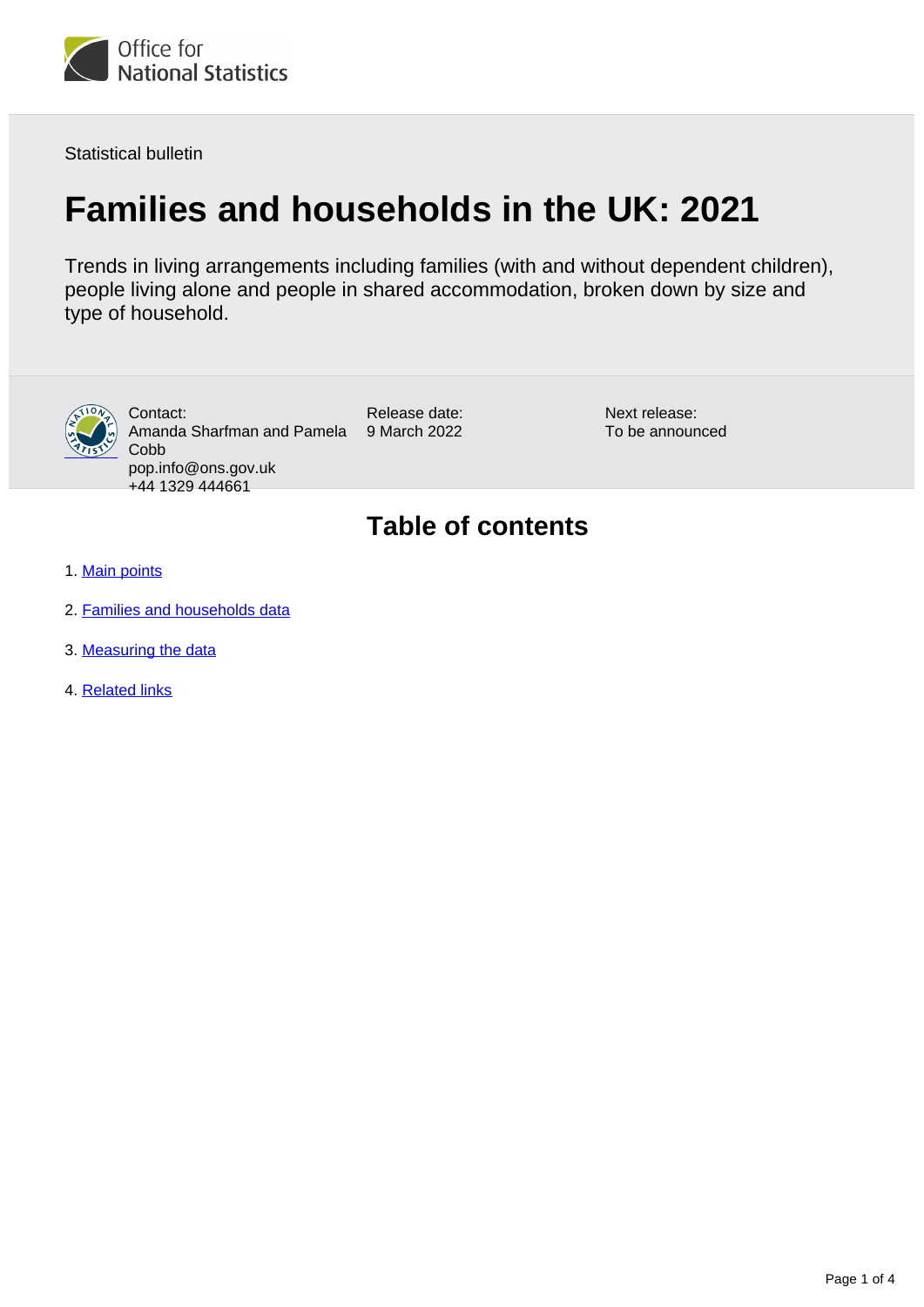### <span id="page-1-0"></span>**1 . Main points**

- In 2021, there were 19.3 million families in the UK, which represents a 6.5% increase over the decade from 2011 to 2021.
- In 2021, there were 3.0 million lone parent families, which accounts for 15.4% of families in the UK; the proportions ranged from 13.1% in the South East of England to 17.8% in the North East of England.
- The number of families that include a couple in a legally registered partnership in the UK has increased by 3.7% in the past decade, to 12.7 million; by comparison, the number of cohabiting couple families saw an increase of 22.9% over the same period, to 3.6 million.
- There were an estimated 28.1 million households in the UK in 2021, an increase of 6.3% over the last 10 years.
- The number of people living alone in the UK has increased by 8.3% over the last 10 years; in 2021, the proportion of one-person households ranged from 25.8% in London to 36.0% in Scotland.
- In 2021, 3.6 million people aged 20 to 34 years were living at home with their parents; this represents 28% of people in this age group, an increase from 24% a decade ago.

### <span id="page-1-1"></span>**2 . Families and households data**

#### [Families and households](https://www.ons.gov.uk/peoplepopulationandcommunity/birthsdeathsandmarriages/families/datasets/familiesandhouseholdsfamiliesandhouseholds)

Dataset | Released 9 March 2022 Families and children in the UK by family type including married couples, cohabiting couples and lone parents. Also shows household size and people living alone.

#### [Young adults living with their parents](https://www.ons.gov.uk/peoplepopulationandcommunity/birthsdeathsandmarriages/families/datasets/youngadultslivingwiththeirparents)

Dataset | Released 9 March 2022

Total number of young adults aged 15 to 34 years and total number of young adults aged 20 to 34 years in the UK living with their parents.

[Families by family type, regions of England and UK constituent countries](https://www.ons.gov.uk/peoplepopulationandcommunity/birthsdeathsandmarriages/families/datasets/familiesbyfamilytyperegionsofenglandandukconstituentcountries)

Dataset | Released 9 March 2022 Labour Force Survey (LFS) estimates including measures of uncertainty of the number of families by specific family types, for regions of England and also Scotland and Wales.

[Households by household size, regions of England and GB constituent countries](https://www.ons.gov.uk/peoplepopulationandcommunity/birthsdeathsandmarriages/families/datasets/householdsbyhouseholdsizeregionsofenglandandukconstituentcountries)

Dataset | Released 9 March 2022 Labour Force Survey (LFS) estimates including measures of uncertainty of the number of households by household size, for regions of England and also Scotland and Wales.

#### [Households by type of household and family, regions of England and GB constituent countries](https://www.ons.gov.uk/peoplepopulationandcommunity/birthsdeathsandmarriages/families/datasets/householdsbytypeofhouseholdandfamilyregionsofenglandandukconstituentcountries)

Dataset | Released 9 March 2022 Labour Force Survey (LFS) estimates including measures of uncertainty of the number of households by types of household and families, for regions of England and also Scotland and Wales.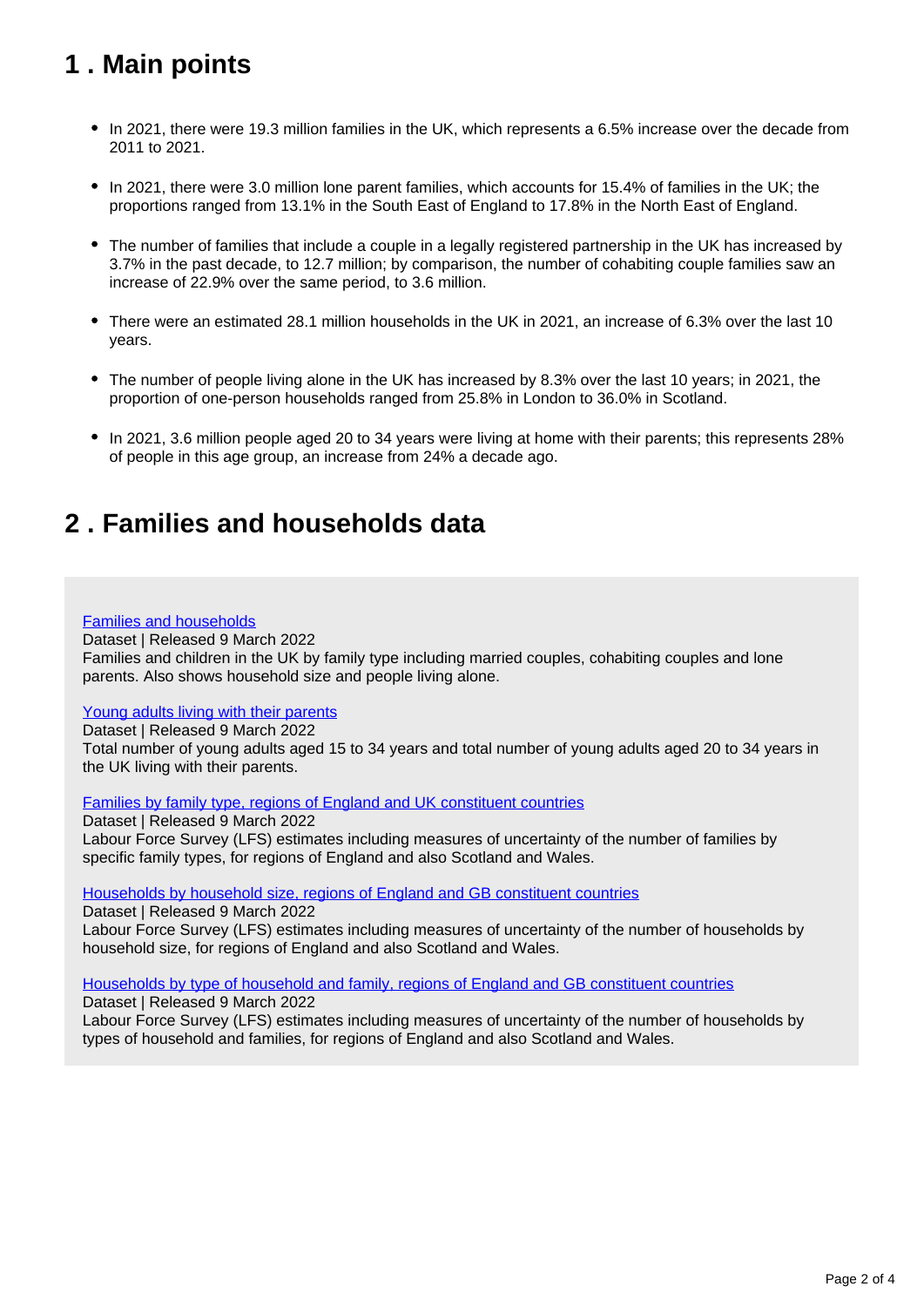### <span id="page-2-0"></span>**3 . Measuring the data**

The Families and households' estimates are produced using the April to June quarter of the Labour Force Survey (LFS) (household dataset). This is a large-scale UK household survey carried out by the Office for National Statistics (ONS) that interviews approximately 40,000 households per quarter. Most communal establishments are excluded from the LFS, except for National Health Service accommodation. Students in halls of residence are included through the parental home.

The coronavirus (COVID-19) pandemic has affected the data collection and weighting methodology of the LFS. More information can be found in [Coronavirus and its impact on the Labour Force Survey](https://www.ons.gov.uk/employmentandlabourmarket/peopleinwork/employmentandemployeetypes/articles/coronavirusanditsimpactonthelabourforcesurvey/2020-10-13) and in blog posts titled [Measuring the labour market during Coronavirus](https://blog.ons.gov.uk/2020/04/20/measuring-the-labour-market-during-coronavirus/) and [Understanding the impact of Covid-19 on UK population.](https://blog.ons.gov.uk/2021/01/25/understanding-how-the-pandemic-population/)

The [LFS data for periods from January to March 2020](https://www.ons.gov.uk/employmentandlabourmarket/peopleinwork/employmentandemployeetypes/articles/impactofreweightingonlabourforcesurveykeyindicatorsuk/2020) has been reweighted, improving the UK, EU and non-EU born population estimates. This release of Families and Households' data adds the 2021 estimates to the previously published estimates for 1996 to 2020. Estimates for 2020 have also been reweighted, and confidence intervals for the 2020 estimates have been provided for the first time.

The ONS plans a further reweighting of the LFS and Annual Population Survey (APS) datasets that include data from March 2020. Details of these plans, including a timeline, will be included in the [March edition of our Labour](https://www.ons.gov.uk/employmentandlabourmarket/peopleinwork/employmentandemployeetypes/bulletins/uklabourmarket/previousReleases)  [market overview bulletin](https://www.ons.gov.uk/employmentandlabourmarket/peopleinwork/employmentandemployeetypes/bulletins/uklabourmarket/previousReleases).

Our [Families and households statistics explained article](https://www.ons.gov.uk/peoplepopulationandcommunity/birthsdeathsandmarriages/families/articles/familiesandhouseholdsstatisticsexplained/2021-03-02) provides further information on the complexities around the definitions and how these relate to situations people might be experiencing. There have recently been legislative changes to marriages and civil partnerships in the UK that will affect future statistics on families and households. Further details of these changes and when they came into effect are also provided in our Families and household statistics explained article.

Measures of quality such as confidence intervals (to show the levels of uncertainty associated with survey estimates) are presented in the datasets. Users are advised to consult the quality measures when interpreting the estimates.

The upcoming publication of Census 2021 results will provide high-quality estimates of families and households within England and Wales. The results will give us the richest picture of society across England and Wales. We will have more information about the release schedule in early Summer 2022. Additional information can be found in our [population statistics and sources guide](https://www.ons.gov.uk/peoplepopulationandcommunity/populationandmigration/populationestimates/methodologies/populationstatisticsandsourcesguide).

### **Quality**

Alongside this release, we have published a user quide on household estimates and projections across the UK. This provides further detail on the coherence and comparability of household estimates across the UK. We will no longer be publishing Labour Force Survey (LFS) based estimates of households for Northern Ireland. LFS-based estimates of households are still available for England, Scotland and Wales. These should be used when making comparisons with estimates for the UK as a whole, or across UK countries.

The [National Records of Scotland \(NRS\),](https://www.nrscotland.gov.uk/statistics-and-data/statistics/scotlands-facts/households-in-scotland) the [Welsh Government](https://gov.wales/household-estimates-mid-2020) and [Northern Ireland Statistics and Research](https://www.nisra.gov.uk/statistics/population/household-projections)  [Agency \(NISRA\)](https://www.nisra.gov.uk/statistics/population/household-projections) publish the official estimates of households for Scotland, Wales and Northern Ireland respectively. These should be used when analysing household estimates at national and sub-national level.

More quality and methodology information on strengths, limitations, appropriate uses, and how the data were created is available in the [Families and households QMI.](https://www.ons.gov.uk/peoplepopulationandcommunity/birthsdeathsandmarriages/families/methodologies/familiesandhouseholdsqmi)